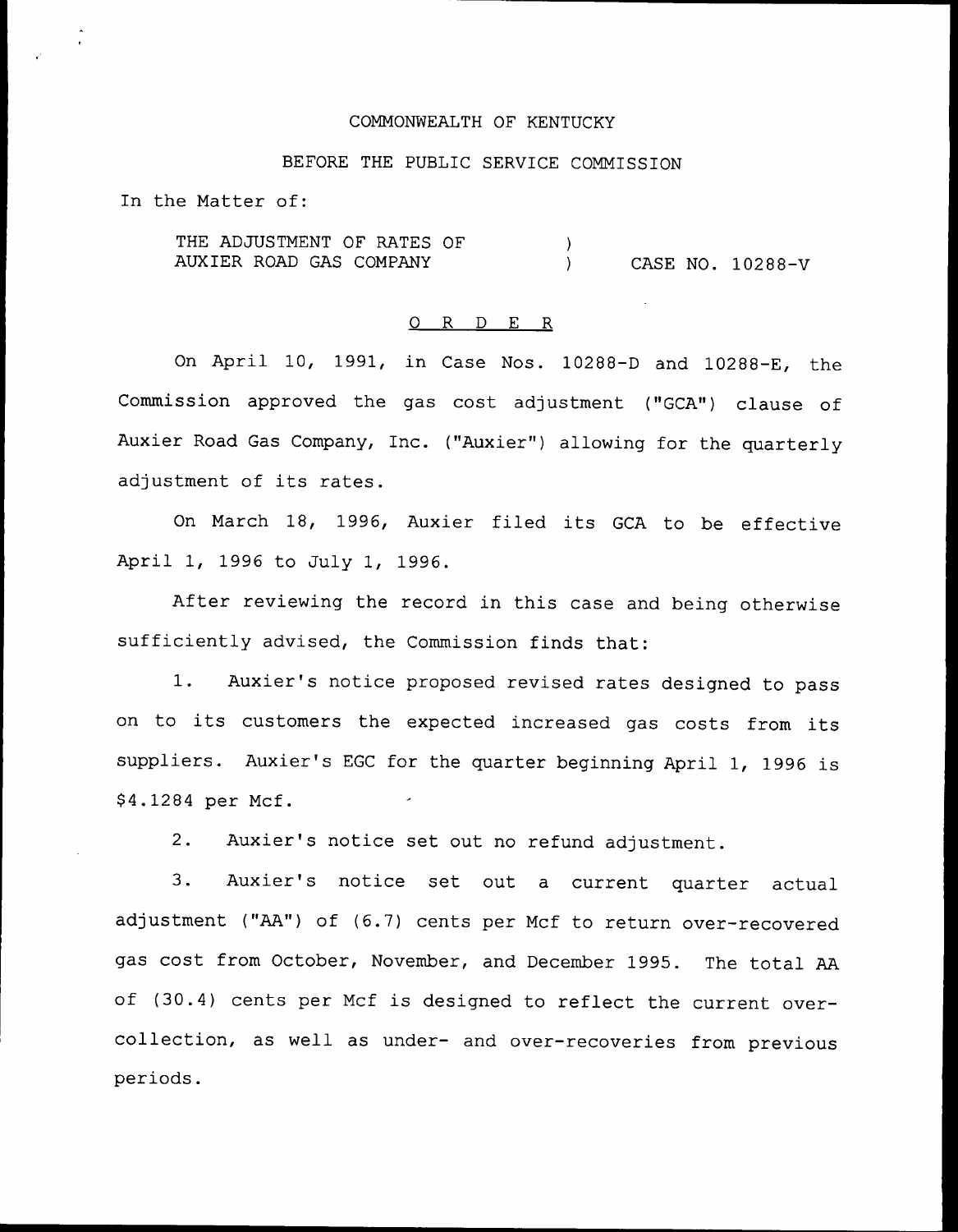4. Auxier's notice set out a current quarter balance adjustment ("BA") of (.20) cent per Mcf. The total BA of (2.97) cents per Ncf includes reconciling BA adjustments from previous quarters.

5. These adjustments produce a gas cost recovery rate of \$ 3.7947 per Mcf, 42.19 cents per Ncf more than the prior rate.

6. The rate adjustment in the Appendix to this Order is fair, just, and reasonable, in the public interest, and should be effective with service rendered on and after the date of this Order.

IT IS THEREFORE ORDERED that:

1. The rates in the Appendix to this Order are fair, just, and reasonable and are approved effective for service rendered on and after the date of this Order.

2. Within 30 days of the date of this Order, Auxier shall file with the Commission its revised tariffs setting out the rates authorized herein.

Done at Frankfort, Kentucky, this 16th day of April, 1996.

PUBLIC SERVICE COMMISSION

 $K$   $\overline{1}$ Chairma

airman

ATTEST:

Executive Director Commissioner